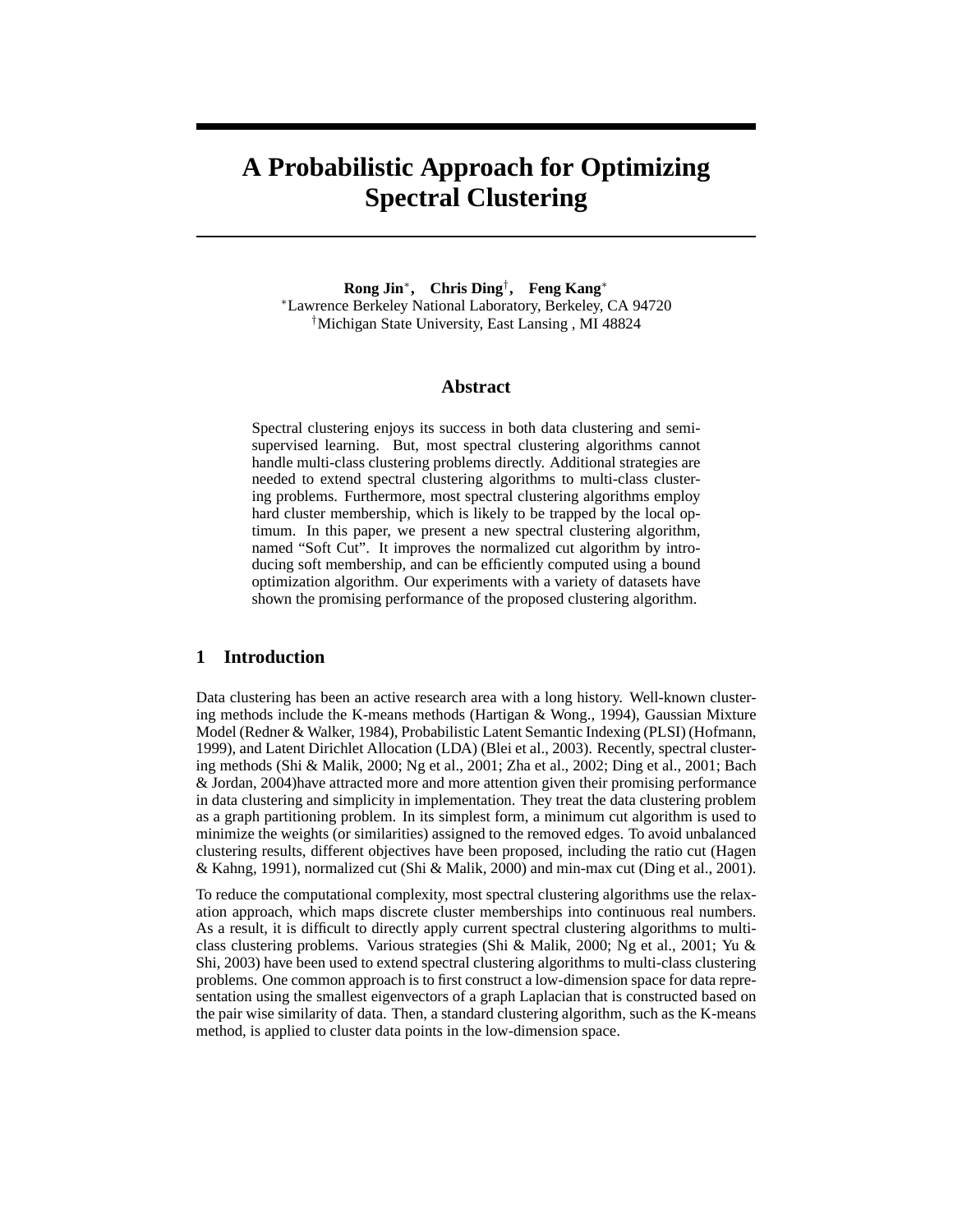One problem with the above approach is how to determine the appropriate number of eigenvectors. A too small number of eigenvectors will lead to an insufficient representation of data, and meanwhile a too large number of eigenvectors will bring in a significant amount of noise to the data representation. Both cases will degrade the quality of clustering. Although it has been shown in (Ng et al., 2001) that the number of required eigenvectors is generally equal to the number of clusters, the analysis is valid only when data points of different clusters are well separated. As will be shown later, when data points are not well separated, the optimal number of eigenvectors can be different from the number of clusters.

Another problem with the existing spectral clustering algorithms is that they are based on binary cluster membership and therefore are unable to express the uncertainty in data clustering. Compared to hard cluster membership, probabilistic membership is advantageous in that it is less likely to be trapped by local minimums. One example is the Bayesian clustering method (Redner & Walker, 1984), which is usually more robust than the K-means method because of its soft cluster memberships. It is also advantageous to use probabilistic memberships when the cluster memberships are the intermediate results and will be used for other processes, for example selective sampling in active learning (Jin & Si, 2004).

In this paper, we present a new spectral clustering algorithm, named "Soft Cut", that explicitly addresses the above two problems. It extends the normalized cut algorithm by introducing probabilistic membership of data points. By encoding membership of multiple clusters into a set of probabilities, the proposed clustering algorithm can be applied directly to multi-class clustering problems. Our empirical studies with a variety of datasets have shown that the soft cut algorithm can substantially outperform the normalized cut algorithm for multi-class clustering.

The rest paper is arranged as follows. Section 2 presents the related work. Section 3 describes the soft cut algorithm. Section 4 discusses the experimental results. Section 5 concludes this study with the future work.

# **2 Related Work**

The key idea of spectral clustering is to convert a clustering problem into a graph partitioning problem.

Let *n* be the number of data points to be clustered. Let  $\mathbf{W} = [w_{i,j}]_{n \times n}$  be the weight matrix where each  $w_{i,j}$  is the similarity between two data points. For the convenience of discussion,  $w_{i,i} = 0$  for all data points. Then, a clustering problem can be formulated into the minimum cut problem, i.e.,

$$
\mathbf{q}^* = \arg \min_{\mathbf{q} \in \{-1,1\}^n} \sum_{i,j=1}^n w_{i,j} (q_i - q_j)^2 = \mathbf{q}^T \mathbf{L} \mathbf{q}
$$
 (1)

where  $\mathbf{q} = (q_1, q_2, ..., q_n)$  is a vector for binary memberships and each  $q_i$  can be either  $-1$ or 1. L is the Laplacian matrix. It is defined as  $L = D - W$ , where  $D = [d_{i,i}]_{n \times n}$  is a diagonal matrix with each element  $d_{i,i} = \delta_{i,j} \sum_{j=1}^{n} w_{i,j}$ . Directly solving the problem in (1) requires combinatorial optimization, which is computationally expensive. Usually, a relaxation approach (Chung, 1997) is used to replace the vector  $\mathbf{q} \in \{-1,1\}^n$  with a vector  $\hat{\mathbf{q}} \in \mathbf{R}^n$  under the constraint  $\sum_{i=1}^n \hat{q}_i^2 = n$ . As a result of the relaxation, the approximate solution to  $(1)$  is the second smallest eigenvector of Laplacian  $L$ .

One problem with the minimum cut approach is that it does not take into account the size of clusters, which can lead to clusters of unbalanced sizes. To resolve this problem, several different criteria are proposed, including the ratio cut (Hagen & Kahng, 1991), normalized cut (Shi & Malik, 2000) and min-max cut (Ding et al., 2001). For example, in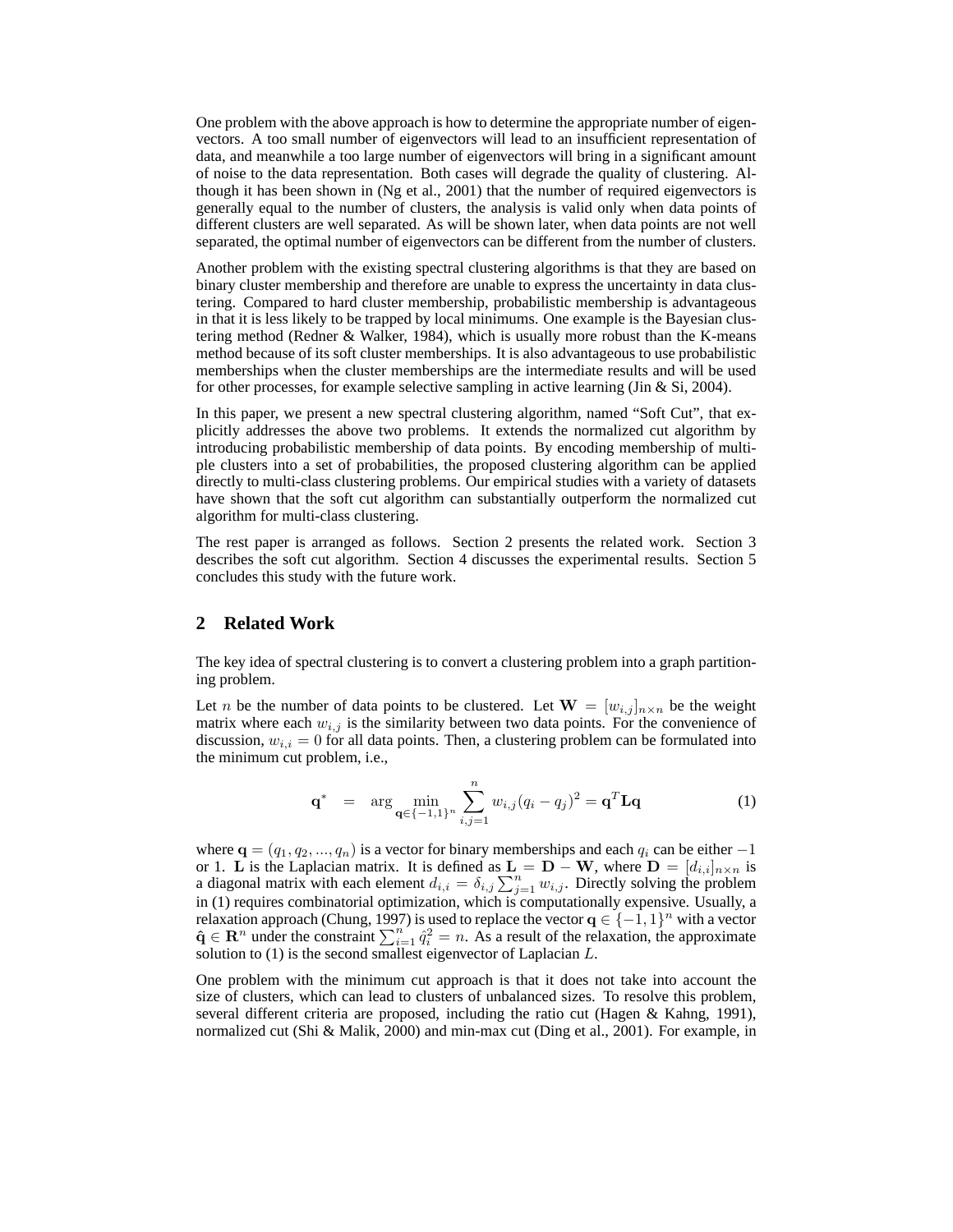the normalized cut algorithm, the following objective is used:

$$
J_n(\mathbf{q}) = \frac{C_{+,-}(\mathbf{q})}{D_+(\mathbf{q})} + \frac{C_{+,-}(\mathbf{q})}{D_-(\mathbf{q})}
$$
(2)

where  $C_{+,-}(\mathbf{q}) = \sum_{i,j=1}^n w_{i,j} \delta(q_i,+) \delta(q_j,-)$  and  $D_{\pm} = \sum_{i=1}^n \delta(q_i,\pm) \sum_{j=1}^n w_{i,j}$ . In the above objective, the size of clusters, i.e.,  $D_{+}$ , is used as the denominators to avoid clusters of too small size. Similar to the minimum cut approach, a relaxation approach is used to convert the problem in (2) into a eigenvector problem. For multi-class clustering, we can extend the objective in (2) into the following form:

$$
J_{norm\_mc}(\mathbf{q}) = \sum_{z=1}^{K} \sum_{z' \neq z} \frac{C_{z,z'}(\mathbf{q})}{D_z(\mathbf{q})}
$$
(3)

where K is the number of clusters, vector  $\mathbf{q} \in \{1, 2, ..., K\}^n$ ,  $C_{z,z'} = \sum_{i,j=1}^n \delta(q_i, z) \delta(q_j, z') w_{i,j}$ , and  $D_z = \sum_{i=1}^n \sum_{j=1}^n \delta(q_i, z) w_{i,j}$ . However, efficiently finding the solution that minimizes (3) is rather difficult. In particular, a simple relaxation method cannot be applied directly here. In the past, several heuristic approaches (Shi & Malik, 2000; Ng et al., 2001; Yu & Shi, 2003) have been proposed for finding approximate solutions to  $(3)$ . One common strategy is to first obtain the K smallest (excluding the one with zero eigenvalue) eigenvectors of Laplacian L, and project data points onto the low-dimension space that is spanned by the  $K$  eigenvectors. Then, a standard clustering algorithm, such as the K-means method, is applied to cluster data points in this low-dimension space. In contrast to these approaches, the proposed spectral clustering algorithm deals with the multi-class clustering problem directly. It estimates the probabilities for each data point be in different clusters simultaneously. Through the probabilistic cluster memberships, the proposed algorithm will be less likely to be trapped by local minimums, and therefore will be more robust than the existing spectral clustering algorithms.

# **3 Spectral Clustering with Soft Membership**

In this section, we describe a new spectral clustering algorithm, named "**Soft Cut**", which extends the normalized cut algorithm by introducing probabilistic cluster membership. In the following, we will present a formal description of the soft cut algorithm, followed by the procedure that efficiently optimizes the related optimization problem.

#### **3.1 Algorithm Description**

First, notice that  $D_z$  in (3) can be expanded as  $D_z = \sum_{j=1}^{K} C_{i,j}$ . Thus, the objective function for multi-class clustering in (3) can be rewritten as:

$$
J_{n_{\text{unc}}}(\mathbf{q}) = \sum_{z=1}^{K} \sum_{z' \neq z}^{K} \frac{C_{z,z'}(\mathbf{q})}{D_z(\mathbf{q})} = K - \sum_{z=1}^{K} \frac{C_{z,z}(\mathbf{q})}{D_z(\mathbf{q})}
$$
(4)

Let  $J'_{n=mc} = \sum_{z=1}^{K} \frac{C_{z,z}(\mathbf{q})}{D_z(\mathbf{q})}$  $\frac{U_{z,z}(\mathbf{q})}{D_z(\mathbf{q})}$ . Thus, instead of minimizing  $J_{n\_mc}$ , we can maximize  $J'_{n\_mc}$ .

To extend the above objective function to a probabilistic framework, we introduce the probabilistic cluster membership. Let  $q_{z,i}$  denote the probability for the *i*-th data point to be in the z-th cluster. Let matrix  $\mathbf{Q} = [q_{z,i}]_{K \times n}$  include all probabilities  $q_{z,i}$ . Using the probabilistic notations, we can rewrite  $C_{z,z'}$  and  $D_z$  as follows:

$$
C_{z,z'}(\mathbf{Q}) = \sum_{i,j=1}^{n} q_{z,i} q_{z',j} w_{i,j}, \quad D_z(\mathbf{Q}) = \sum_{i,j=1}^{n} q_{z,i} w_{i,j}
$$
(5)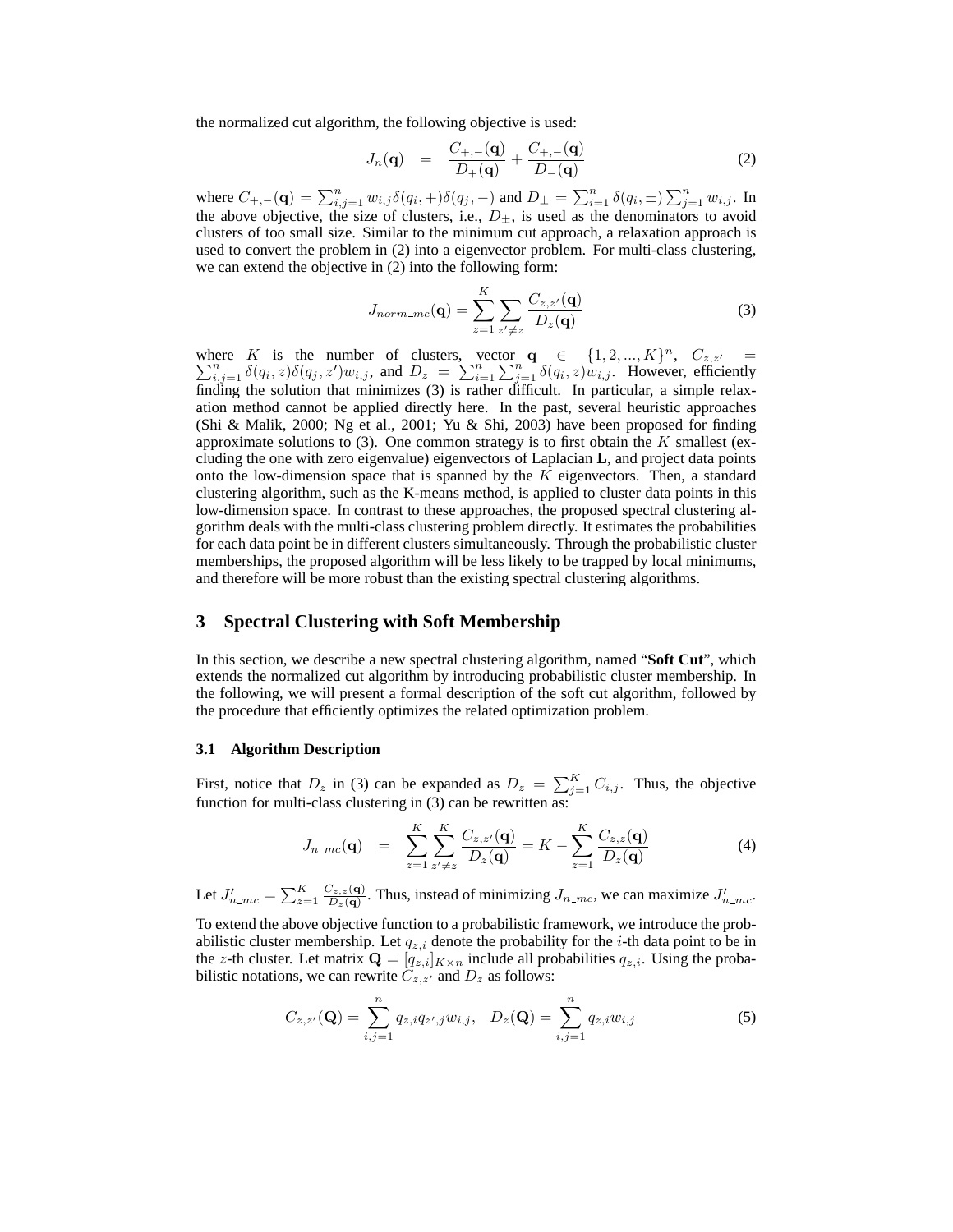Substituting the probabilistic expression for  $C_{z,z'}$  and  $D_z$  into  $J'_{n,mc}$ , we have the following optimization problem for probabilistic spectral clustering:

$$
\mathbf{Q}^* = \arg \min_{\mathbf{Q} \in \mathbf{R}^{K \times n}} J_{prob}(\mathbf{Q}) = \arg \max_{\mathbf{Q} \in \mathbf{R}^{K \times n}} \sum_{z=1}^{K} \frac{\sum_{i,j=1}^{n} q_{z,i} q_{z,j} w_{i,j}}{\sum_{i,j=1}^{n} q_{z,i} w_{i,j}}
$$
  
s.t.  $\forall i \in [1..n], z \in [1..K]: q_{z,i} \ge 0, \sum_{z=1}^{K} q_{z,i} = 1$  (6)

#### **3.2 Optimization Procedure**

In this subsection, we present a bound optimization algorithm (Salakhutdinov & Roweis, 2003) for efficiently finding the solution to (6). It maximizes the objective function in (6) iteratively. In each iteration, a concave lower bound is first constructed for the objective function based on the solution obtained from the previous iteration. Then, a new solution for the current iteration is obtained by maximizing the lower bound. The same procedure is repeated until the solution converges to a local maximum.

Let  $\mathbf{Q}' = [q'_{i,j}]_{K \times n}$  be the probabilities obtained in the previous iteration, and  $\mathbf{Q} =$  $[q_{i,j}]_{K\times n}$  be the probabilities for current iteration. Define

$$
\Delta(\mathbf{Q},\mathbf{Q}')=\log\frac{J_{prob}(\mathbf{Q})}{J_{prob}(\mathbf{Q}')}
$$

which is the logarithm of the ratio of the objective functions between two consecutive iterations. Using the convexity of logarithm function, i.e.,  $\log(\sum_i p_i q_i) \ge \sum_i p_i \log(q_i)$ for a pdf  $\{p_i\}$ , we have  $\Delta(\mathbf{Q}, \mathbf{Q}')$  lower bound by the following expression:

$$
\Delta(\mathbf{Q}, \mathbf{Q}') = \log \left( \sum_{z=1}^{K} \frac{C_{z,z}(\mathbf{Q})}{D_z(\mathbf{Q})} \right) - \log \left( \sum_{z=1}^{K} \frac{C_{z,z}(\mathbf{Q}')}{D_z(\mathbf{Q}')} \right)
$$
  
\n
$$
\geq \sum_{z=1}^{K} t_z \left( \log \frac{C_{z,z}(\mathbf{Q})}{C_{z,z}(\mathbf{Q}')} - \log \frac{D_z(\mathbf{Q})}{D_z(\mathbf{Q}')} \right)
$$
(7)

where  $t_z$  is defined as:

$$
t_z = \frac{\frac{C_{z,z}(\mathbf{Q}')}{D_z(\mathbf{Q}')}}{\sum_{z'=1}^K \frac{C_{z',z'}(\mathbf{Q}')}{D_{z'}(\mathbf{Q}')}}\tag{8}
$$

Now, the first term within the big bracket in (7), i.e.,  $\log \frac{C_{z,z}(\mathbf{Q})}{C_{z,z}(\mathbf{Q}')}$ , can be further relaxed as:

$$
\log \frac{C_{z,z}(\mathbf{Q})}{C_{z,z}(\mathbf{Q}')} = \log \left( \sum_{i,j=1}^n \frac{q'_{z,i} q'_{z,j} w_{i,j}}{C_{z,z}(\mathbf{Q}')} \frac{q_{z,i} q_{z,j}}{q'_{z,i} q'_{z,j}} \right)
$$
\n
$$
\geq 2 \sum_{i=1}^n \left( \sum_{j=1}^n s_j^{i,j} \right) \log(q_{z,i}) - \sum_{i,j=1}^n s_z^{i,j} \log(q'_{z,i} q'_{z,j}) \tag{9}
$$

where  $s_z^{i,j}$  is defined as:

$$
s_z^{i,j} = \frac{q'_{z,i} q'_{z,j} w_{i,j}}{C_{z,z}(\mathbf{Q}')} \tag{10}
$$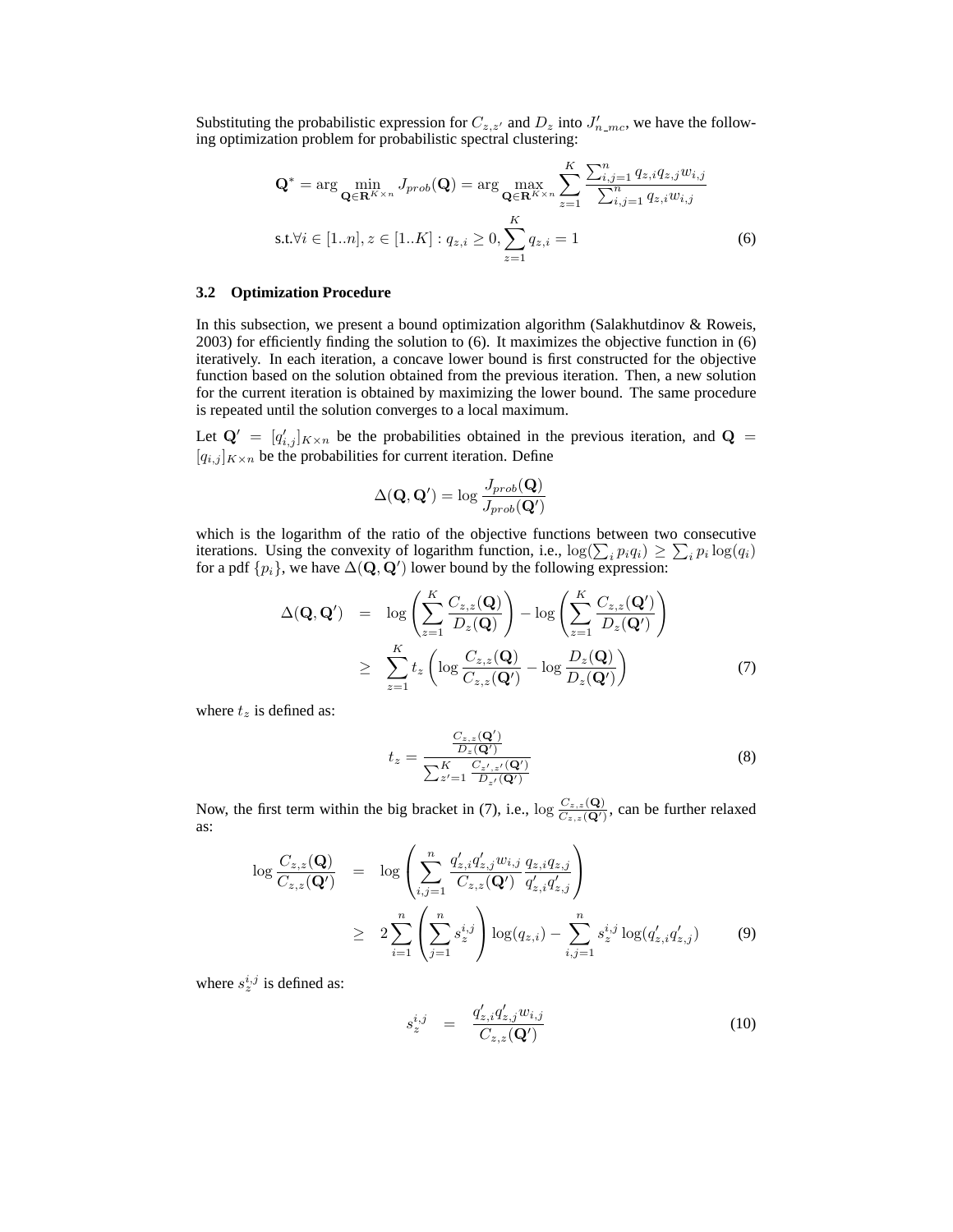Meanwhile, using the inequality  $\log x \leq x - 1$ , we have  $\log \frac{D_z(Q)}{D_z(Q')}$  upper bounded by the following expression:

$$
\log \frac{D_z(\mathbf{Q})}{D_z(\mathbf{Q}')} \le \frac{D_z(\mathbf{Q})}{D_z(\mathbf{Q}')} - 1 = \sum_{i=1}^n q_{z,i} \sum_{j=1}^n \frac{w_{i,j}}{D_z(\mathbf{Q}')} - 1
$$
 (11)

Putting together (7), (9), and (11), we have a concave lower bound for the objective function in (6), i.e.,

$$
\log J_{prob}(\mathbf{Q}) \ge \q \log J_{prob}(\mathbf{Q}') + \Delta_0(\mathbf{Q}') + 2\sum_{z=1}^{K} \sum_{i,j=1}^{n} t_z s_z^{i,j} \log q_{z,i} - \sum_{z=1}^{K} \sum_{i,j=1}^{n} \frac{q_{z,i}w_{i,j}}{D_z(\mathbf{Q}')} \tag{12}
$$

where  $\Delta_0(\mathbf{Q}')$  is defined as:

$$
\Delta_0(\mathbf{Q}') = -\sum_{z=1}^K t_z \sum_{i,j=1}^n s_z^{i,j} w_{i,j} \log(q'_{z,i} q'_{z,j}) + 1
$$

The optimal solution that maximizes the lower bound in (12) can be computed by setting its derivative to zero, which leads to the following solution:

$$
q_{z,i} = \frac{2t_z \sum_{j=1}^n s_z^{i,j}}{t_z \sum_{j=1}^n \frac{w_{i,j}}{D_z(\mathbf{Q}')} + \lambda_i}
$$
(13)

where  $\lambda_i$  is a Lagrangian multiplier that ensure  $\sum_{z=1}^{K} q_{z,i} = 1$ . It can be acquired by maximizing the following objective function:

$$
l(\lambda_i) = -\lambda_i + 2\sum_{z=1}^K \left( t_z \sum_{j=1}^n s_z^{i,j} \right) \log \left( t_z \sum_{j=1}^n \frac{w_{i,j}}{D_z(\mathbf{Q}')} + \lambda_i \right) \tag{14}
$$

Since the above objective function is concave, we can apply a standard numerical procedure, such as the Newton's method, to efficiently find the value for  $\lambda_i$ .

# **4 Experiment**

In this section, we focus on examining the effectiveness of the proposed soft cut algorithm for multi-class clustering. In particular, we will address the following two research questions:

- 1. *How effective is the proposed algorithm for data clustering*? We compare the proposed soft cut algorithm to the normalized cut algorithm with various numbers of eigenvectors.
- 2. *How robust is the proposed algorithm for data clustering*? We evaluate the robustness of clustering algorithms by examining their variance across multiple trials.

# **4.1 Experiment Design**

**Datasets** In order to extensively examine the effectiveness of the proposed soft cut algorithm, a variety of datasets are used in this experiment. They are:

• *Text documents* that are extracted from the 20 newsgroups to form two five-class datasets, named as "M5" and "L5". Each class contain 100 document and there are totally 500 documents.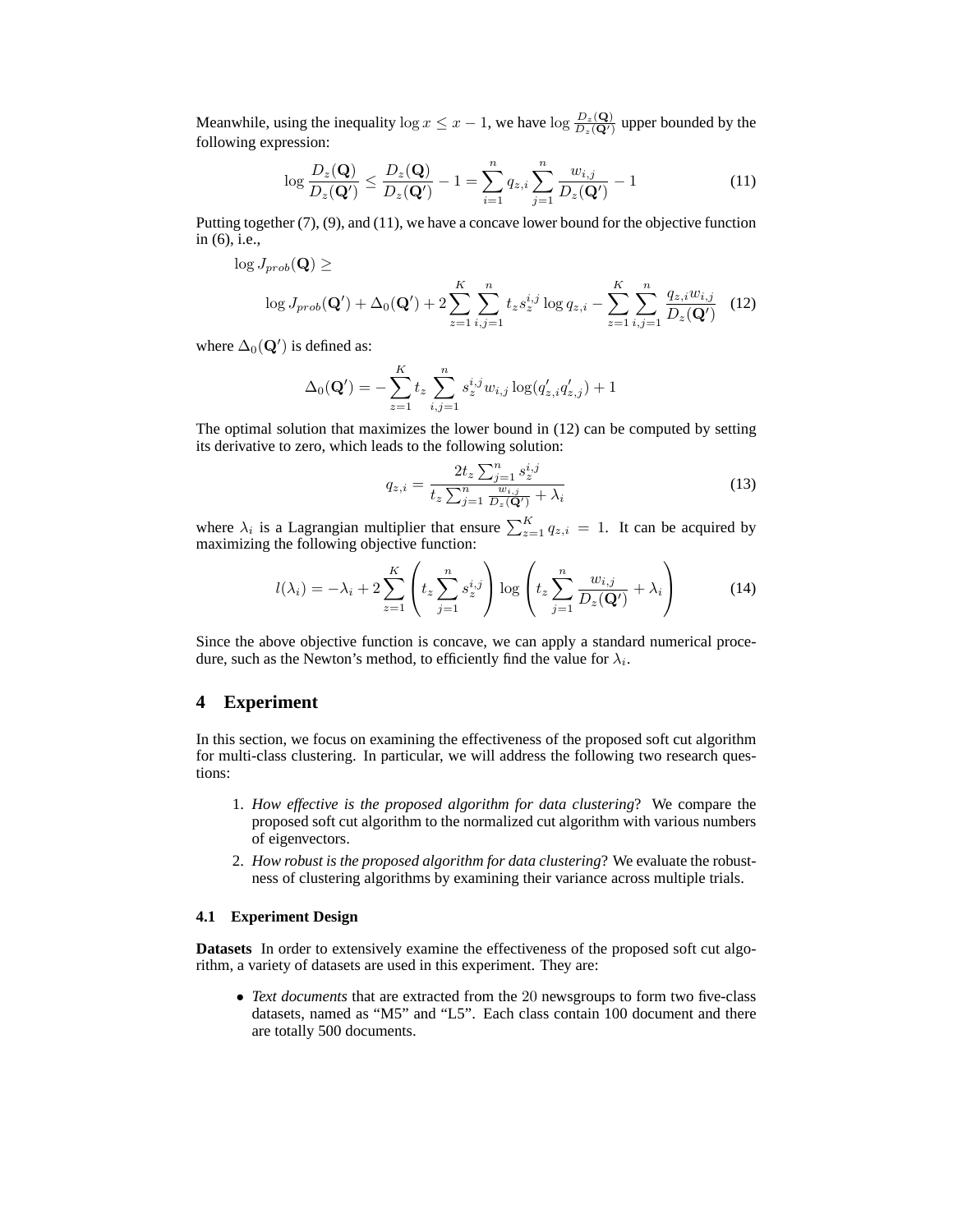| raore 1. Databets Description |                         |    |           |                  |  |  |  |  |
|-------------------------------|-------------------------|----|-----------|------------------|--|--|--|--|
| <b>Dataset</b>                | <b>Description</b>      |    | #Instance | <b>#Features</b> |  |  |  |  |
| M5                            | Text documents          |    | 500       | 1000             |  |  |  |  |
| L5                            | Text documents          |    | 500       | 1000             |  |  |  |  |
| Pendigit                      | Pen-based handwritting  | 10 | 2000      | 16               |  |  |  |  |
| Ribosome                      | Ribosome rDNA sequences |    | 1907      | 27617            |  |  |  |  |

Table 1: Datasets Description

- *Pendigit* that comes from the UCI data repository. It contains 2000 examples that belong to 10 different classes.
- *Ribosomal sequences* that are from RDP project (http://rdp.cme.msu.edu/index.jsp). It contains annotated rRNA sequences of ribosome for 2000 different bacteria that belong to 10 different phylum (e.g., classes). Table 1 provides the detailed information regarding each dataset.

**Evaluation metrics** To evaluate the performance of different clustering algorithms, two different metrics are used:

- *Clustering accuracy*. For the datasets that have no more than five classes, clustering accuracy is used as the evaluation metric. To compute clustering accuracy, each automatically generated cluster is first aligned with a true class. The classification accuracy based on the alignment is then computed, and the clustering accuracy is defined as the maximum classification accuracy among all possible alignments.
- *Normalized mutual information*. For the datasets that have more than five classes, due to the expensive computation involved in finding the optimal alignment, we use the normalized mutual information (Banerjee et al., 2003) as the alternative evaluation metric. If  $T_u$  and  $T_l$  denote the cluster labels and true class labels assigned to data points, the normalized mutual information "nmi" is defined as

$$
\text{nmi} = \frac{2I(T_u, T_l)}{(H(T_u) + H(T_l))}
$$

where  $I(T_u, T_l)$  stands for the mutual information between clustering labels  $T_u$ and true class labels  $T_l$ .  $H(T_u)$  and  $H(T_l)$  are the entropy functions for  $T_u$  and  $T_l$ , respectively.

Each experiment was run 10 times with different initialization of parameters. The averaged results together with their variance are used as the final evaluation metric.

**Implementation** We follow the paper (Ng et al., 2001) for implementing the normalized cut algorithm. A cosine similarity is used to measure the affinity between any two data points. Both the EM algorithm and the Kmeans methods are used to cluster the data points that are projected into the low-dimension space spanned by the smallest eigenvectors of a graph Laplacian.

#### **4.2 Experiment (I): Effectiveness of The Soft Cut Algorithm**

The clustering results of both the soft cut algorithm and the normalized cut algorithm are summarized in Table 2. In addition to the Kmeans algorithm, we also apply the EM clustering algorithm to the normalized cut algorithm. In this experiment, the number of eigenvectors used for the normalized cut algorithms is equal to the number of clusters.

First, comparing to both normalized cut algorithms, we see that the proposed clustering algorithm substantially outperform the normalized cut algorithms for all datasets. Second,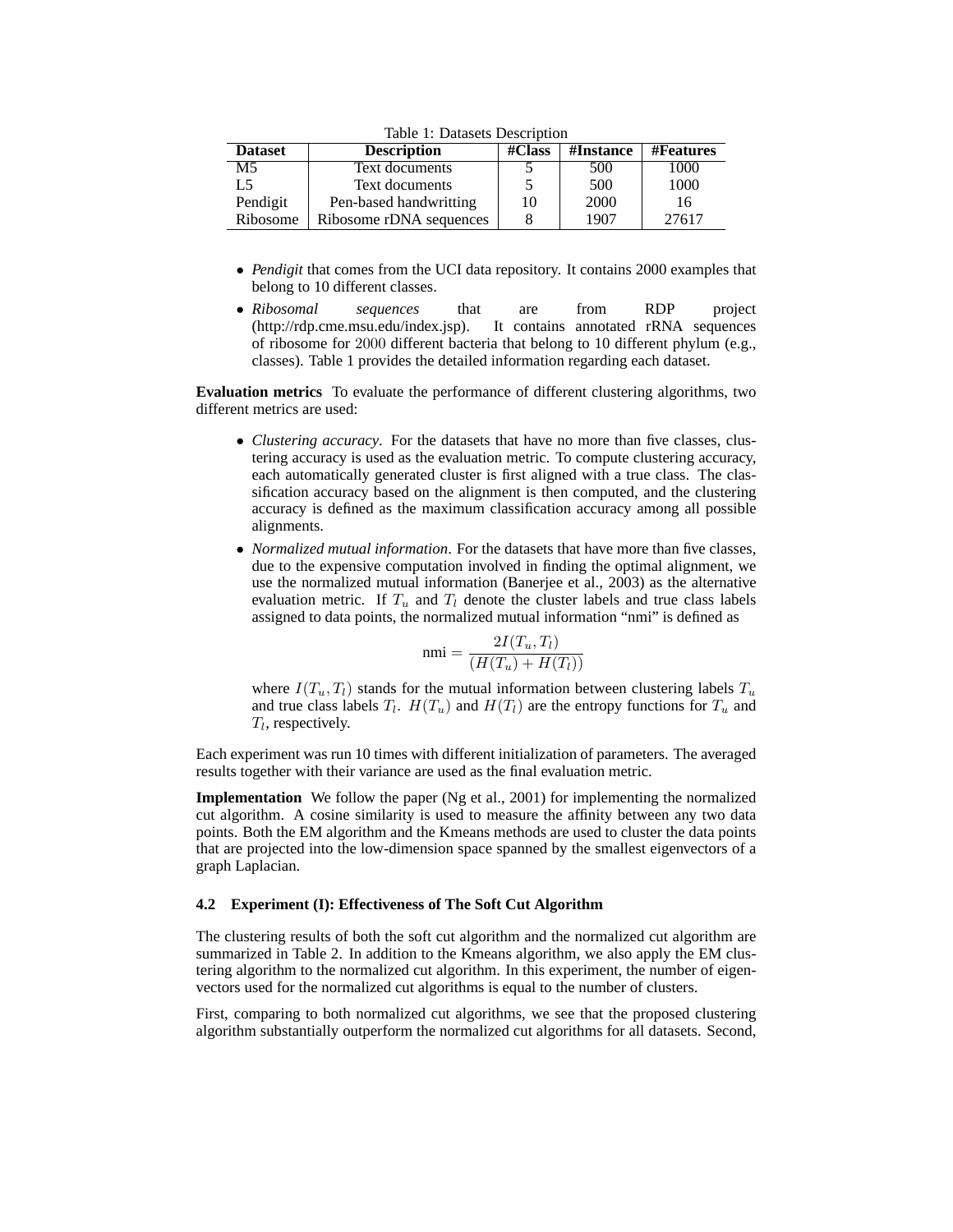Table 2: Clustering results for different clustering methods. Clustering accuracy is used for dataset "L5" and "M5" as the evaluation metric, and normalized mutual information is used for "Pendigit" and "Ribosome" .

|                | <b>Soft Cut</b> | <b>Normalized Cut (Kmeans)</b> | <b>Normalized Cut (EM)</b> |
|----------------|-----------------|--------------------------------|----------------------------|
| M <sub>5</sub> | $89.2 \pm 1.3$  | $83.2 \pm 8.8$                 | $62.4 \pm 5.6$             |
| L5             | $69.2 \pm 2.7$  | $64.2 \pm 4.9$                 | $45.1 \pm 4.8$             |
| Pendigit       | $56.3 \pm 3.8$  | $46.0 \pm 6.4$                 | $52.8 \pm 2.0$             |
| Ribosome       | $69.7 \pm 2.9$  | $62.2 \pm 9.1$                 | $63.2 \pm 3.8$             |

Table 3: Clustering accuracy for normalized cut with embedding in eigenspace with  $K$ eigenvectors. K-means is used.

| #Eigenvector | M5             | L5             | Pendigit       | <b>Ribosome</b> |
|--------------|----------------|----------------|----------------|-----------------|
| K            | $83.2 \pm 8.8$ | $64.1 \pm 4.9$ | $46.0 + 6.4$   | $62.2 + 9.1$    |
| $K+1$        | $77.6 \pm 8.6$ | $69.6 \pm 6.7$ | $43.3 \pm 9.1$ | $65.9 \pm 5.8$  |
| $K+2$        | $79.7 \pm 8.5$ | $64.1 \pm 5.7$ | $41.6 \pm 9.3$ | $63.4 \pm 4.8$  |
| $K+3$        | $80.2 \pm 6.6$ | $61.4 \pm 5.8$ | $42.9 \pm 9.6$ | $67.2 \pm 7.6$  |
| $K+4$        | $74.9 \pm 9.2$ | $59.1 + 4.7$   | $47.5 \pm 3.7$ | $60.7 \pm 8.4$  |
| $K+5$        | $70.5 + 5.7$   | $66.1 + 4.7$   | $39.2 \pm 9.3$ | $63.9 \pm 8.2$  |
| $K+6$        | $75.5 \pm 8.6$ | $61.9 \pm 4.7$ | $43.4 \pm 8.3$ | $63.5 \pm 10.4$ |
| $K+7$        | $75.8 \pm 7.5$ | $59.7 \pm 5.6$ | $46.8 \pm 7.3$ | $56.6 \pm 10.7$ |
| $K+8$        | $73.5 \pm 6.6$ | $61.2 + 4.7$   | $49.8 \pm 8.9$ | $54.3 \pm 7.2$  |

comparing to the normalized cut algorithm using the Kmeans method, we see that the soft cut algorithm has smaller variance in its clustering results. This can be explained by the fact that the Kmeans algorithm uses binary cluster membership and therefore is likely to be trapped by local optimums. As indicated in Table 2, if we replace the Kmeans algoirthm with the EM algorithm in the normalized cut algorithm, the variance in clustering results is generally reduced but at the price of degradation in the performance of clustering. Based on the above observation, we conclude that the soft cut algorithm appears to be effective and robust for multi-class clustering.

#### **4.3 Experiment (II): Normalized Cut using Different Numbers of Eigenvectors**

One potential reason why the normalized cut algorithm perform worse than the proposed algorithm is that the number of clusters may not be the optimal number of eigenvectors. To examine this issue, we test the normalized cut algorithm with different number of eigenvectors. The Kmeans method is used for clustering the eigenvectors. The results of the normalized cut algorithm using different number of eigenvectors are summarized in Table 3. The best performance is highlighted by the bold fold.

First, we clearly see that the best clustering results may not necessarily happen when the number of eigenvectors is exactly equal to the number of clusters. In fact, for three out of four cases, the best performance is achieved when the number of eigenvectors is larger than the number of clusters. This result indicates that the choice of numbers of eigenvectors can have a significant impact on the performance of clustering. Second, comparing the results in Table 3 to the results in Table 2, we see that the soft cut algorithm is still able to outperform the normalized cut algorithm even with the optimal number of eigenvectors. In general, since spectral clustering is originally designed for binary-class classification, it requires an extra step when it is extended to multi-class clustering problems. Hence, the resulting solutions are usually suboptimal. In contrast, the soft cut algorithm directly